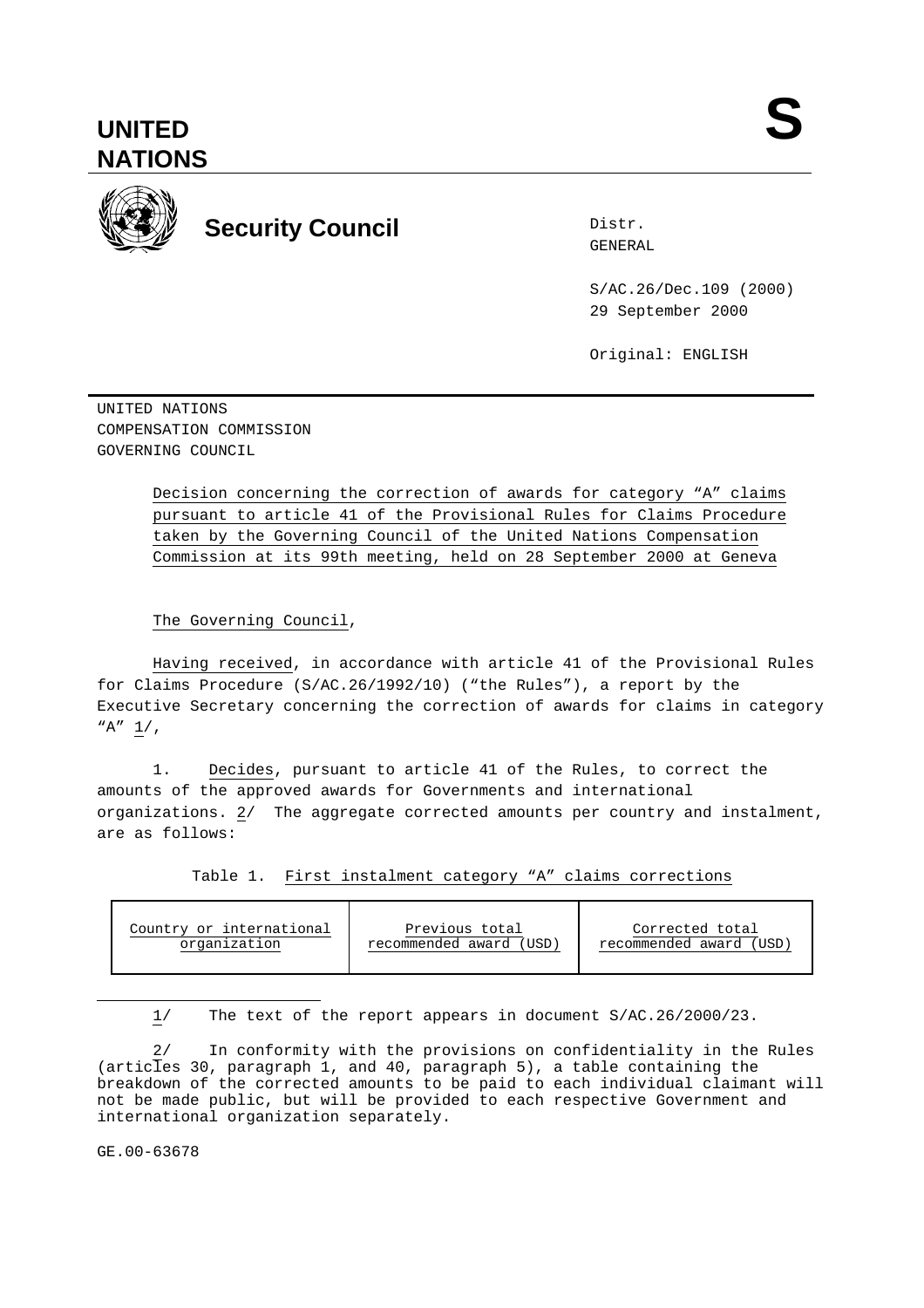# S/AC.26/Dec.109 (2000) Page 2

| Country or international<br>organization | Previous total<br>recommended award (USD) | Corrected total<br>recommended award (USD) |  |  |
|------------------------------------------|-------------------------------------------|--------------------------------------------|--|--|
| India                                    | 25,040,500.00                             | 25,036,500.00                              |  |  |
| United Kingdom                           | 821,500.00                                | 819,000.00                                 |  |  |

# Table 2. Third instalment category "A" claims corrections

| Country or international | Previous total          | Corrected total         |
|--------------------------|-------------------------|-------------------------|
| organization             | recommended award (USD) | recommended award (USD) |
| India                    | 16,729,500.00           | 16,727,000.00           |

### Table 3. Fourth instalment category "A" claims corrections

| Country or international<br>organization | Previous total<br>recommended award (USD) | Corrected total<br>recommended award (USD) |  |  |
|------------------------------------------|-------------------------------------------|--------------------------------------------|--|--|
| India                                    | 146,290,500.00                            | 146,280,000.00                             |  |  |
| Pakistan                                 | 22,616,000.00                             | 22,613,500.00                              |  |  |

#### Table 4. Fifth instalment category "A" claims corrections

| Country or international<br>organization | Previous total<br>recommended award (USD) | Corrected total<br>recommended award (USD) |  |
|------------------------------------------|-------------------------------------------|--------------------------------------------|--|
| Bosnia and Herzegovina                   | 3,476,000.00                              | 3,480,000.00                               |  |
| India                                    | 147,580,000.00                            | 147,567,000.00                             |  |
| Pakistan                                 | 22,955,500.00                             | 22,945,000.00                              |  |
| Sri Lanka                                | 70,158,500.00                             | 69,710,500.00                              |  |
| United Kingdom                           | 1,311,000.00                              | 1,308,500.00                               |  |
| Yuqoslavia, Federal<br>Republic of       | 3,794,500.00                              | 3,786,500.00                               |  |

# Table 5. Sixth instalment category "A" claims corrections

| Country or international<br>organization | Previous total<br>recommended award (USD) | Corrected total<br>recommended award (USD) |  |  |
|------------------------------------------|-------------------------------------------|--------------------------------------------|--|--|
| Bosnia and Herzegovina                   | 1,780,000.00                              | 1,828,000.00                               |  |  |
| India                                    | 17,325,000.00                             | 17,313,000.00                              |  |  |